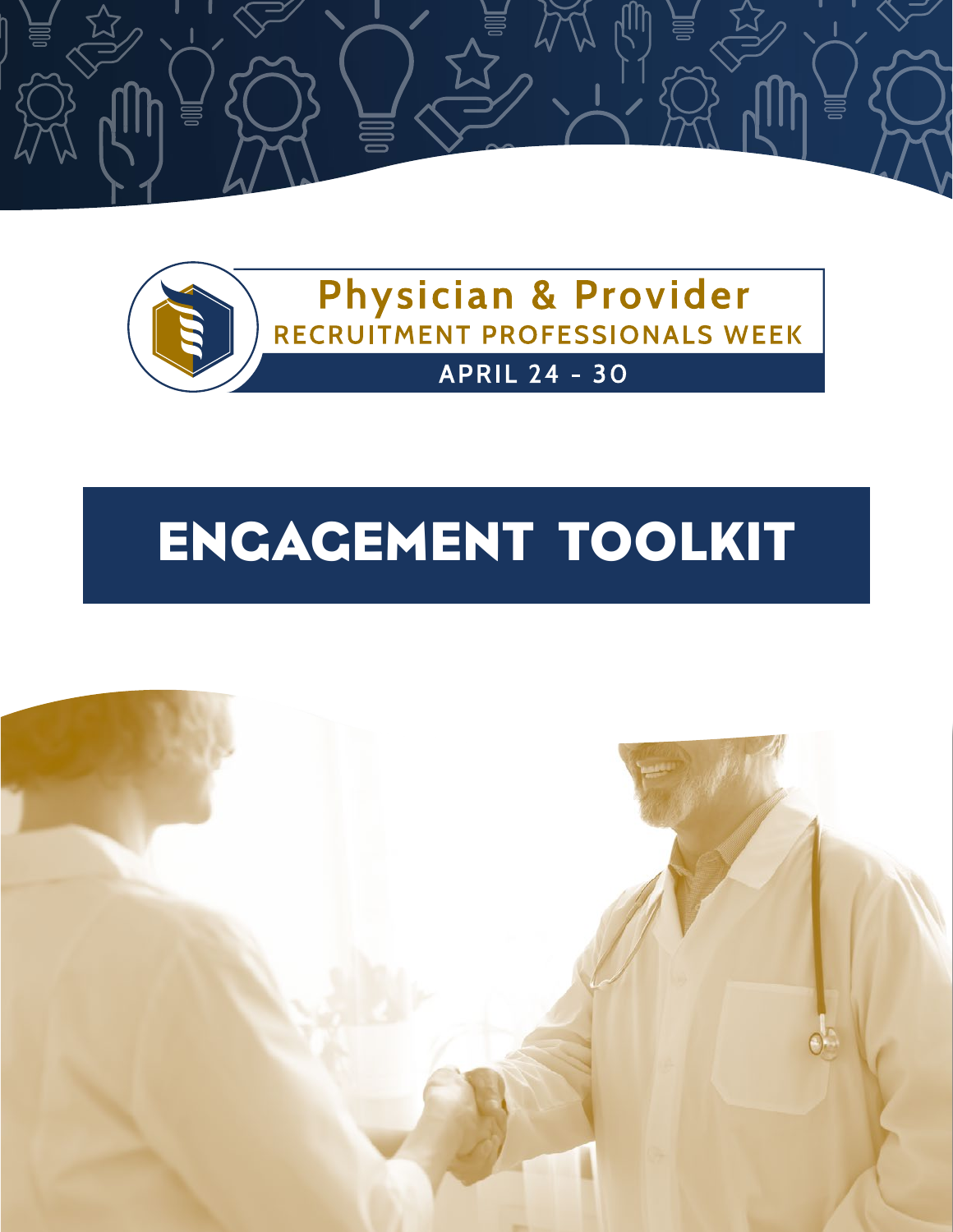### INTRODUCTION

AAPPR is excited to celebrate you during Physician and Provider Recruitment Professionals Week on April 24-30, 2022! This special week recognizes those professionals who are directly involved in or who influence recruitment, onboarding and retention for a health system, hospital, network, specialty hospital, specialty practice group or physicians' group.

This year is the first time this special week is happening, and we hope you help us in celebrating and making it even bigger for years to come! In this inaugural year help us celebrate and show how we're all making a difference in our communities and organizations. One candidate at a time, we're transforming health care in our communities.

#### **Use the toolkit and the resources provided to celebrate with us!**



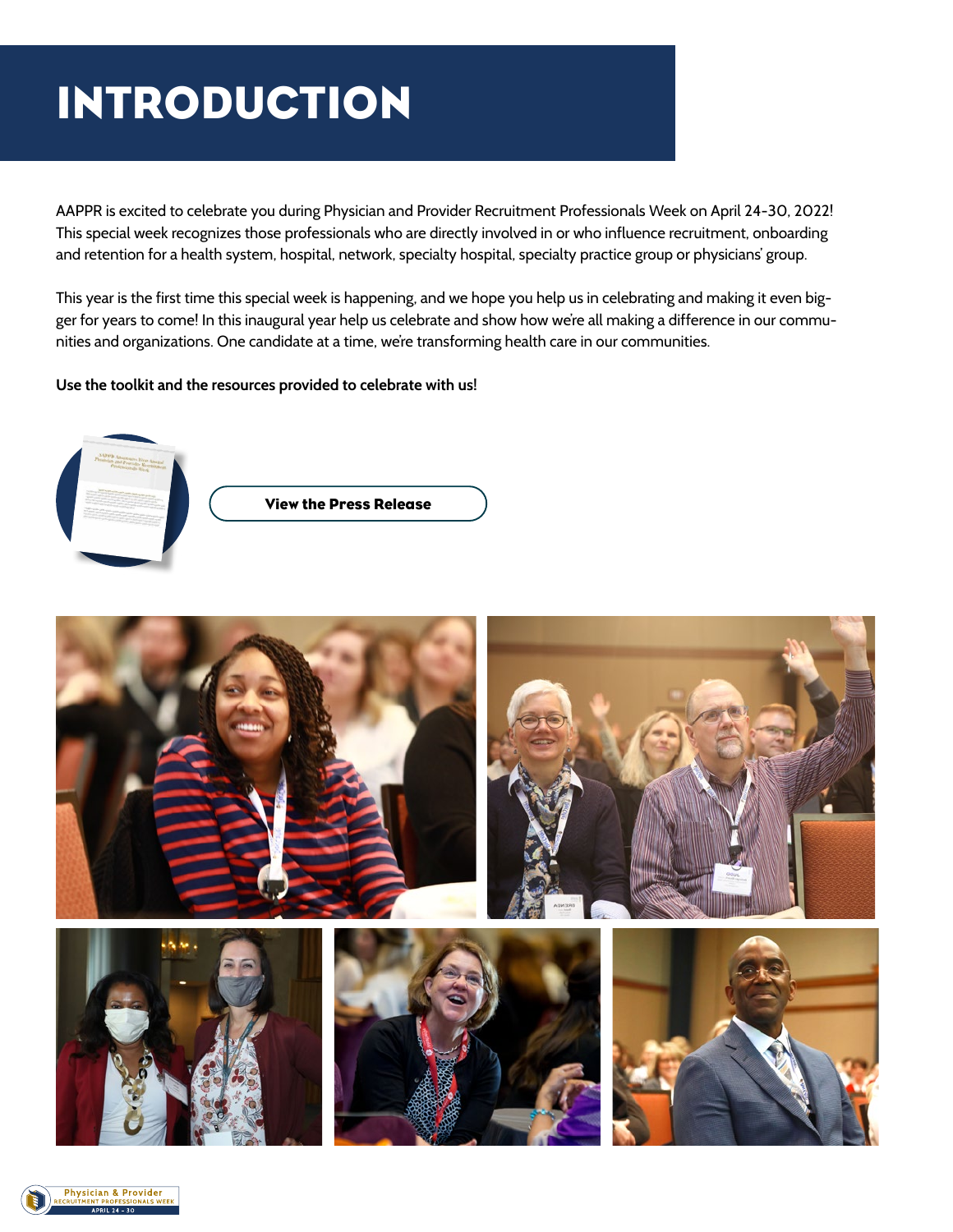### SHARE YOUR STORY

In celebration of recruitment professionals, we want to showcase you! AAPPR wants to know what makes being a recruitment professional so meaningful! Your answers could be featured on our campaign page or even on social media!

You can participate in the quick survey and only share responses to the questions you feel apply.

#### EVERYONE HAS A STORY TO SHARE

Tell your favorite memory or experience as a recruitment professional or share what you believe recruitment professionals bring to health care.



## NOMINATE A COLLEAGUE

Do you know a recruitment, onboarding or retention professional who goes above and beyond or has inspired you in your career? AAPPR wants to hear about it!

Share a short story or a note of gratitude about this person. Your note could be shared on our social media platforms during recognition week and that lucky recruitment professional will receive a special gift from AAPPR!

[Recognize a recruitment professional](https://form.asana.com/?k=IM2x2wy1JOzSh51kJhZQMA&d=682768400099622)



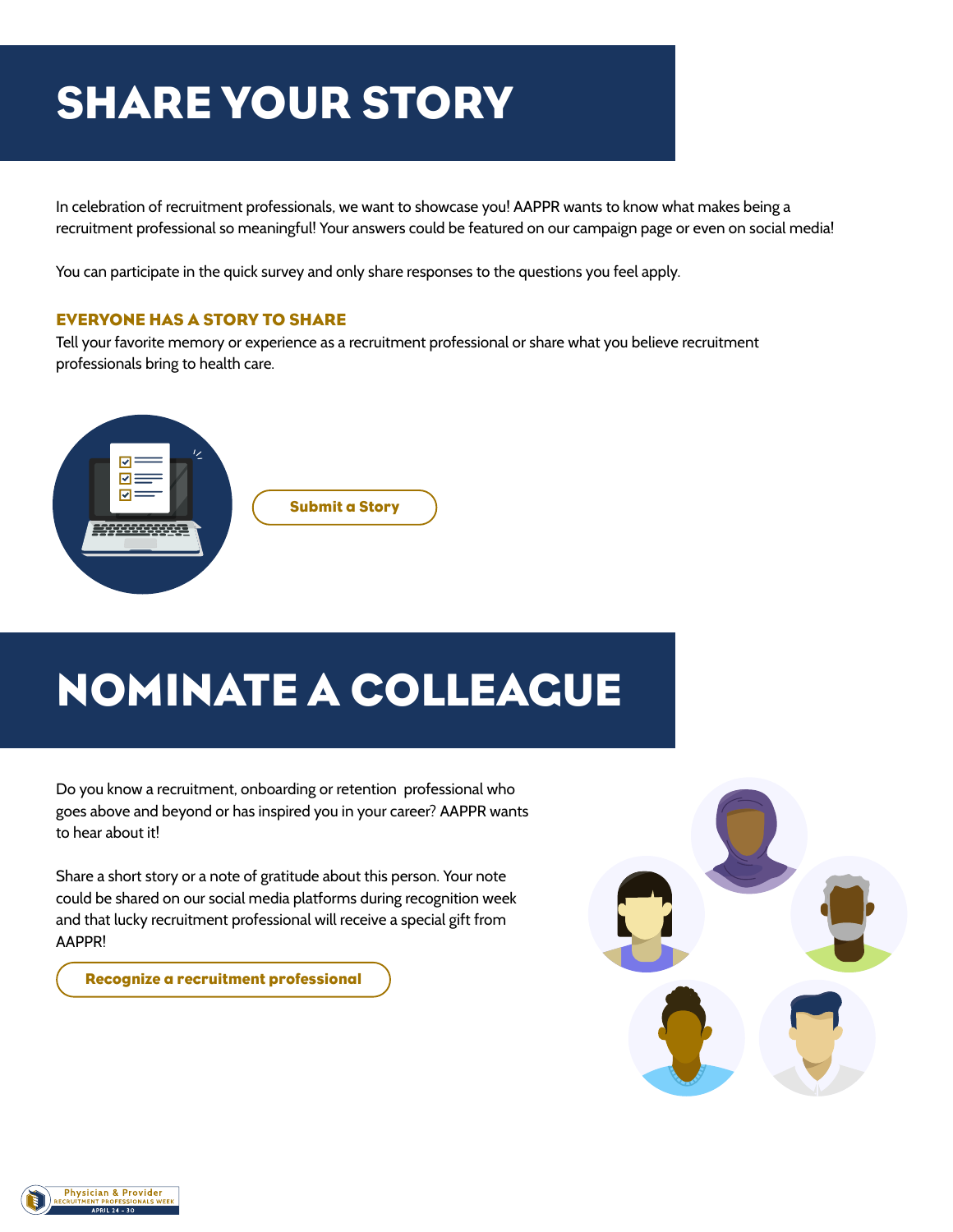### SOCIAL MEDIA

Almost everyone we know has a social media account, whether it be for social or business use. There is no denying that social media plays a prominent role in our lives today, providing us with updates, keeping us connected with others, and promoting events, products and services.

The #PhysicianProviderRecruitmentProfessionalWeek hashtag will be an ideal way for us to highlight our members, corporate contributors and programs. Following some of the suggestions below will help us amplify the message of AAPPR, elevate the recruitment profession, and encourage others to support, join or influence the professional organization.

#### LIKE, RETWEET, AND SHARE

Educate and engage your own follower base by sharing what makes recruitment professionals and AAPPR members unique. Like, retweet and share AAPPR social media posts where we're highlighting specific members or promoting our latest programs. Add to the post by sharing your own experiences, how you know the member that was featured or if you've participated in the program or event we're talking about.

#### USE THE HASHTAGS!

#PPRPW #AAPPR #PhysicianProviderRecruitmentProfessionalWeek #RecognitionWeek

#### FOLLOW AAPPR ON EVERY SOCIAL CHANNEL!



#### SHOW YOUR PHYSICIAN OR PROVIDER RECRUITMENT PRIDE

Show your pride as a physician or provider recruitment professional by creating a framed profile photo for your social media accounts. We've created three unique frames to highlight you. Click on the links below to open the frame templates in Canva and upload your own photo into the frame. Then add the photo to your profile.